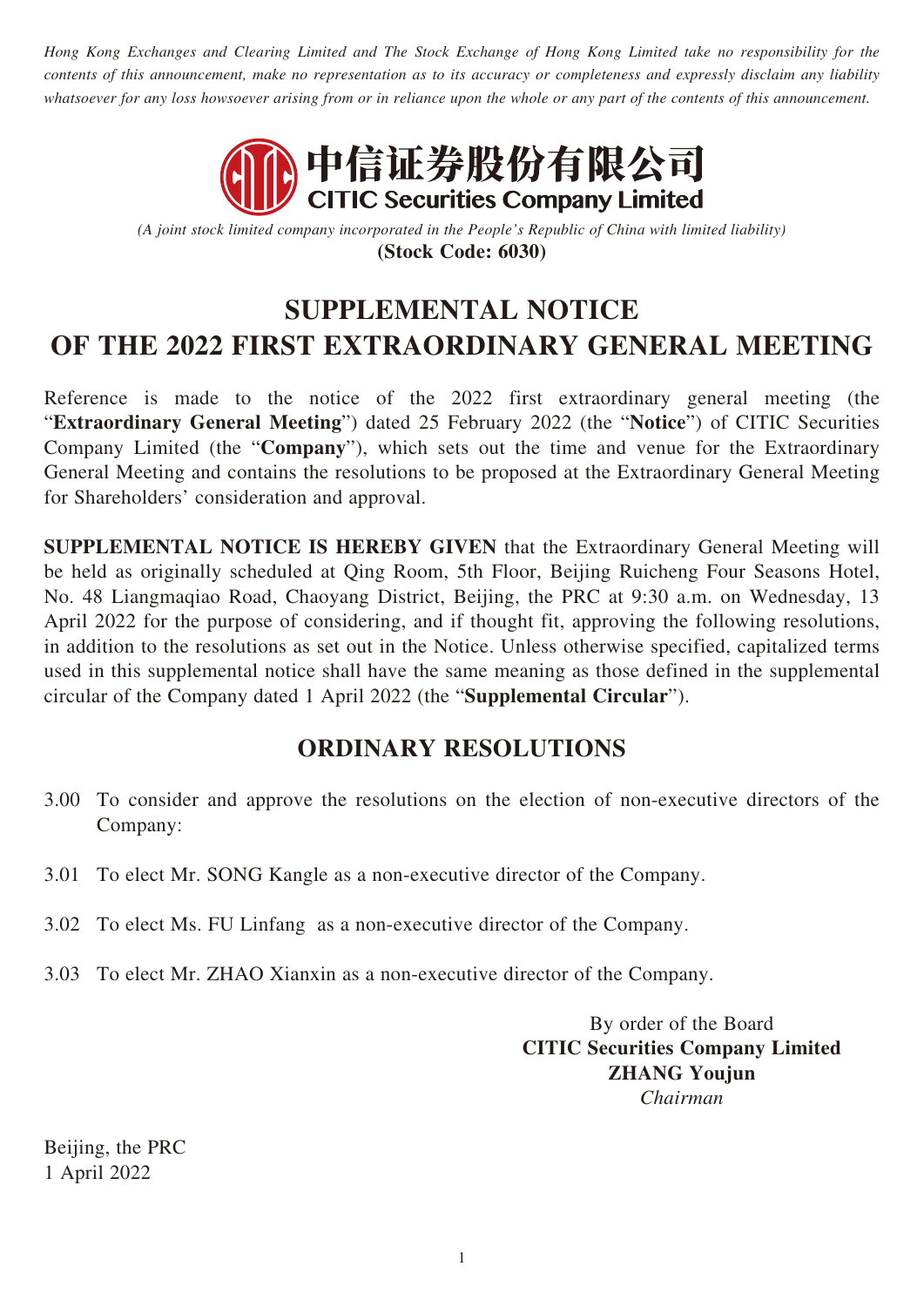#### *Notes:*

- 1. Further details of the above resolution are set out in the Supplemental Circular of the Company dated 1 April 2022.
- 2. The proxy form despatched by the Company on 25 February 2022 (the "**Proxy Form**") together with the circular does not contain the additional resolutions as set out in this supplemental notice. The supplemental proxy form (the "**Supplemental Proxy Form**") for the above-mentioned resolutions is enclosed with the Supplemental Circular.
- 3. If a Shareholder has properly completed and submitted only the Proxy Form in accordance with the instructions set out therein, the appointed proxy(ies) will vote on the resolutions set out in the Proxy Form per the Shareholder's instruction and he is also entitled to vote or abstain at his discretion on the additional resolutions set out in the Supplemental Proxy Form. Similarly, if a Shareholder has properly completed and submitted only the Supplemental Proxy Form in accordance with the instructions set out therein, the appointed proxy(ies) will vote on the resolutions set out in the Supplemental Proxy Form per the Shareholder's instruction and he is also entitled to vote or abstain at his discretion on the resolutions set out in the Proxy Form. If a Shareholder wishes to provide specific instruction to his proxy(ies) regarding the voting of all resolutions set out in the Proxy Form and the Supplemental Proxy Form, he should duly complete and submit both proxy forms in accordance with the instructions set out therein.
- 4. For details of other resolutions to be proposed at the Extraordinary General Meeting for consideration and approval, closure of register of members, entitlement to attend the Extraordinary General Meeting, registration procedures for attending the Extraordinary General Meeting, appointment of proxy(ies) and other matters, please refer to the Notice.
- 5. **Joining the Extraordinary General Meeting through online webcast by H Shareholders**

**In view of the current development of the COVID-19 epidemic in Hong Kong, the Company will make the following special arrangements for H Shareholders to join the Extraordinary General Meeting:**

**In addition to the traditional physical attendance, H Shareholders may choose to join the Extraordinary General Meeting through online webcast (the "Online Platform"). H Shareholders joining the Extraordinary General Meeting through the Online Platform will be able to submit questions through the Online Platform. The Online Platform will be available for logging in by registered H Shareholders and non-registered H Shareholders approximately 30 minutes before the commencement of the Extraordinary General Meeting (please refer to the login details and arrangements below), and can be accessed via smartphone, tablet or computer with internet access from anywhere. Registered H Shareholders and non-registered H Shareholders should note that joining the online webcast will not be counted towards a quorum nor will they be able to cast their votes online. Shareholders are advised to appoint the chairman of the Extraordinary General Meeting as their proxy to vote according to their indicated voting instructions.**

### **Login details for registered H Shareholders**

**Details regarding the arrangements for the Extraordinary General Meeting, including login details to access the Online Platform, are included in the Company's Letter for Extraordinary General Meeting Login Details to registered H Shareholders dated 1 April 2022.**

### **Login details for non-registered H Shareholders**

**Non-registered H Shareholders who wish to join the Extraordinary General Meeting using the Online Platform should liaise with their banks, brokers, custodians, nominees or HKSCC Nominees Limited through which their H Shares are held (together, the "Intermediary") and provide their e-mail addresses to their Intermediary. Details regarding the arrangements of the Extraordinary General Meeting (including login details to access the Online Platform) will be sent in electronic form by the Company's H Share registrar to the e-mail addresses provided by the non-registered H Shareholders.**